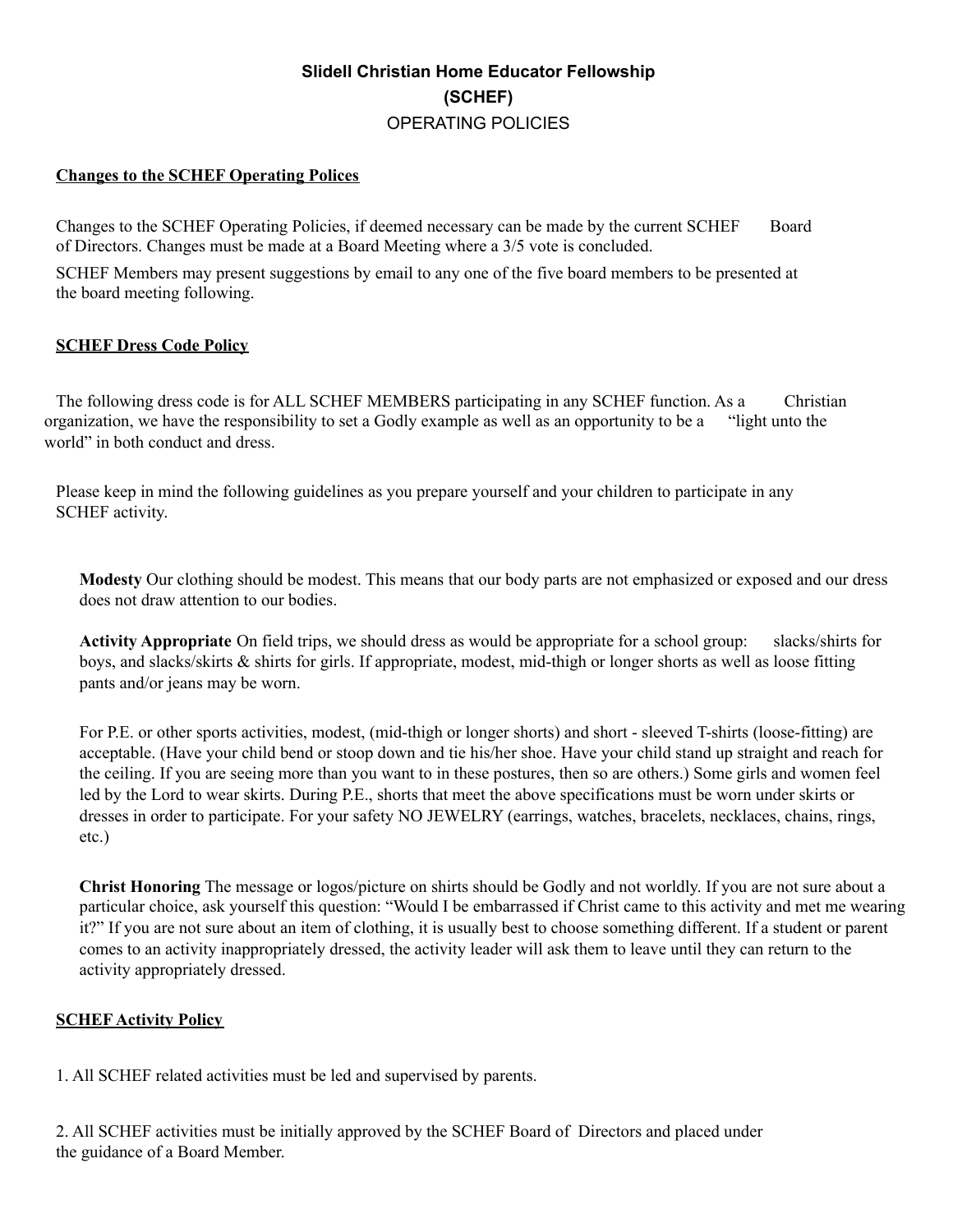# **Student Supervision Policy**

**Discussion:** There are several reasons why SCHEF has a policy covering the supervision of students for all SCHEF functions. Among them are:

- ➢ All SCHEF functions are educational in some form and **as the parents are the teachers, they should be there to both help and monitor their child's education**.
- $\triangleright$  Parental participation in all events is critical to their success.
- ➢ SCHEF functions are not a service, no one is getting paid to organize or conduct the events. Again, they are educational activities, and as such, **the teachers (parents) should be present.**
- $\triangleright$  In the event of an accident, a Legal Guardian capable of authorizing medical treatment will be immediately available for the child's care.
- $\triangleright$  If SCHEF allows student attendance without parental (or Legal Guardian) supervision, it is inherently accepting responsibility for those students and may be liable in the event of an accident or other unforeseen mishap.
- $\triangleright$  As Parents and teachers ourselves, it is recognized that there are times when unforeseen things happen that would prevent a parent (or Legal Guardian) from attending a function. **Thus a notarized statement from the parent (or Legal Guardian) stating a particular person(s) has legal custody of your child (or children) is acceptable.** However, please note that this is allowed as the exception and not intended to be an "out" for routinely not attending functions. Again, see the reasons above for why SCHEF has functions.

#### Policy: All children must be accompanied by a parent or legal guardian at all SCHEF events and/or functions.

**NOTE:** In the state of Louisiana grandparents, older siblings, aunts, uncles, mother's- in-laws, etc. are NOT recognized as Legal Guardians automatically.

#### **SCHEF Activity Payment Policy**

**Purpose:** To provide the maximum flexibility to the members in the event of unforeseen changes, without placing a financial burden on SCHEF.

1. All funds for any SCHEF event shall be collected by the activity coordinator, recorded in the order received and given to the treasurer **prior** to the commencement of the event.

2. All checks are to be made payable to SCHEF.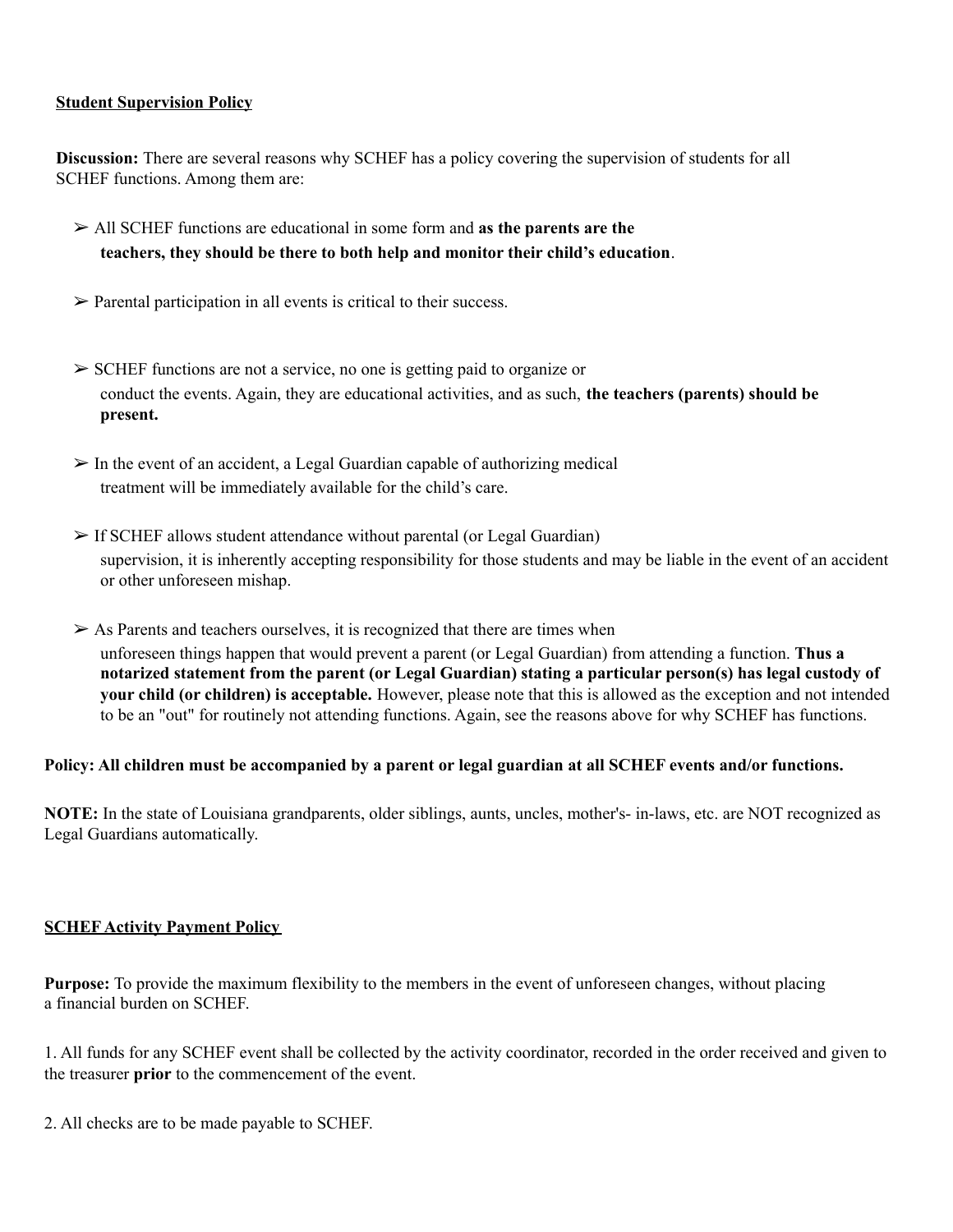3. Activities requiring pre-payment shall have a clearly established payment/cancellation deadline that precedes the date a monetary commitment for that activity must be made.

a. Anyone who has not canceled with the activity coordinator by the deadline will **only** be granted a refund if the activity is agreeable to refund that money.

b. If more people desire refunds than can be given due to minimum attendance requirements, refunds will be given in order that the activity coordinator receives the requests until the minimum attendance number is reached.

4. If there is no financial burden to SCHEF for someone requesting a refund, a refund will be given.

#### **Guest membership policy**

**Purpose:** To permit visiting homeschooling families to participate in SCHEF activities with a sponsoring SCHEF family.

1. The guest must be sponsored by a SCHEF member in good standing.

2. The guest must be willing to sign an application form including the statement of faith, liability release form, and pay the activity fee. Guests must be willing to abide by SCHEF by-laws and policies governing the activities and participant's conduct.

3. Participation in any activity is contingent upon approval by the activity leader based upon space availability, with a preference given to regular members.

4. A visiting family is permitted to be a guest member only once per academic year.

5. Sponsorship of only one guest family at a time is permitted by a SCHEF regular member family.

#### **Field trip policy**

**Purpose:** To provide opportunities for SCHEF students to participate in a variety of group experiences that may not be practical as individual families.

1. Reservations must be made and /or paid for before the established deadline.

2. Cancellations: Inform the activity coordinator immediately. (There may be a waiting list.) Refunds for cancellations made after the deadline will be governed by the SCHEF payment policy.

3. Punctuality: Activities will begin on time. Be at least 10 minutes early for every field trip.

4. Appearance: Dress should follow SCHEF Dress code on page 1.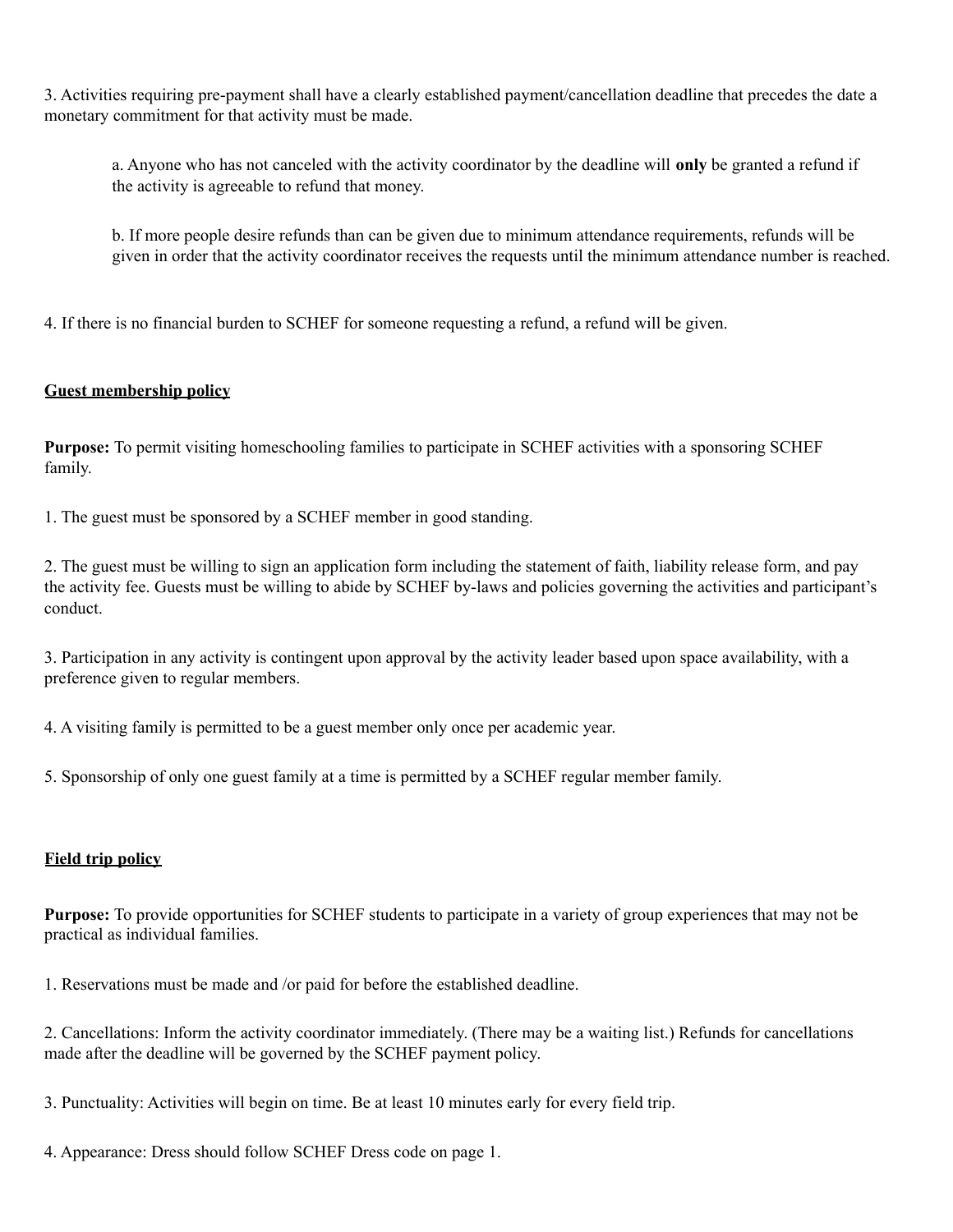- 5. Age Appropriateness: Only bring children within the age groups specified in the communication for each field trip.
- 6. All field trips are to be approved by the SCHEF Academics Board member.
- 7. Students Supervision Policy on page 2 applies.

# **Physical Education and Field Day Programs**

**Purpose:** To provide opportunities for SCHEF students to learn about stewardship of their bodies through sports and physical activities. To assist parents by providing opportunities to develop motor skills, teamwork, and sportsmanship.

- 1. Activity fee must be paid.
- 2. Children not participating in the activities must be supervised by their parent and kept off the field of play or court.
- 3. Appearance: SCHEF dress code is to be followed. (Page 1)
- 4. Schedule of activities and sports will be published in the SCHEF Newsletter.
- 5. P.E., Field Day activities and team sports will occur only if adequate parental participation is achieved.

6. Equipment: The P.E. Coordinator is responsible for the equipment for each sponsored activity. Equipment may only be used at SCHEF sponsored activities. An inventory listing of equipment is to be maintained by the coordinators of the responsible Board member. Additional equipment will be purchased with the dedicated activity fees as needed with approval of the Board.

# **Graduation Policy for Kindergarten, 8 thGrade and High School**

Purpose: To work in cooperation with parents of graduates to provide graduation ceremonies for Kindergarten, 8<sup>th</sup> grade and Senior High School.

1. A letter of intent to participate in graduation must be submitted to SCHEF Academics Coordinator by September 30 of the academic year for spring graduation. Consideration will be given only to newcomers to the area after that date. The purpose of the letter of intent is to provide a basis for parents of graduating students to begin planning and coordinating for the graduation ceremony.

2. Graduations are held in May or early June. The date must be approved by the SCHEF Academics Coordinator and placed on the SCHEF master calendar to avoid conflicts with other SCHEF graduations and activities.

3. Parents are responsible for planning and funding graduation ceremonies. A graduation planning committee comprised of any parents wishing to assist in planning and carrying out the graduation ceremony should be established in the late fall or early spring. A coordinator is designated by the SCHEF Board of Directors, but not expected to do all the work. The work load should be shared by every parent whose child is involved in the graduation. Planning for high school graduation should begin in late fall to facilitate the ordering of caps and gowns and announcements.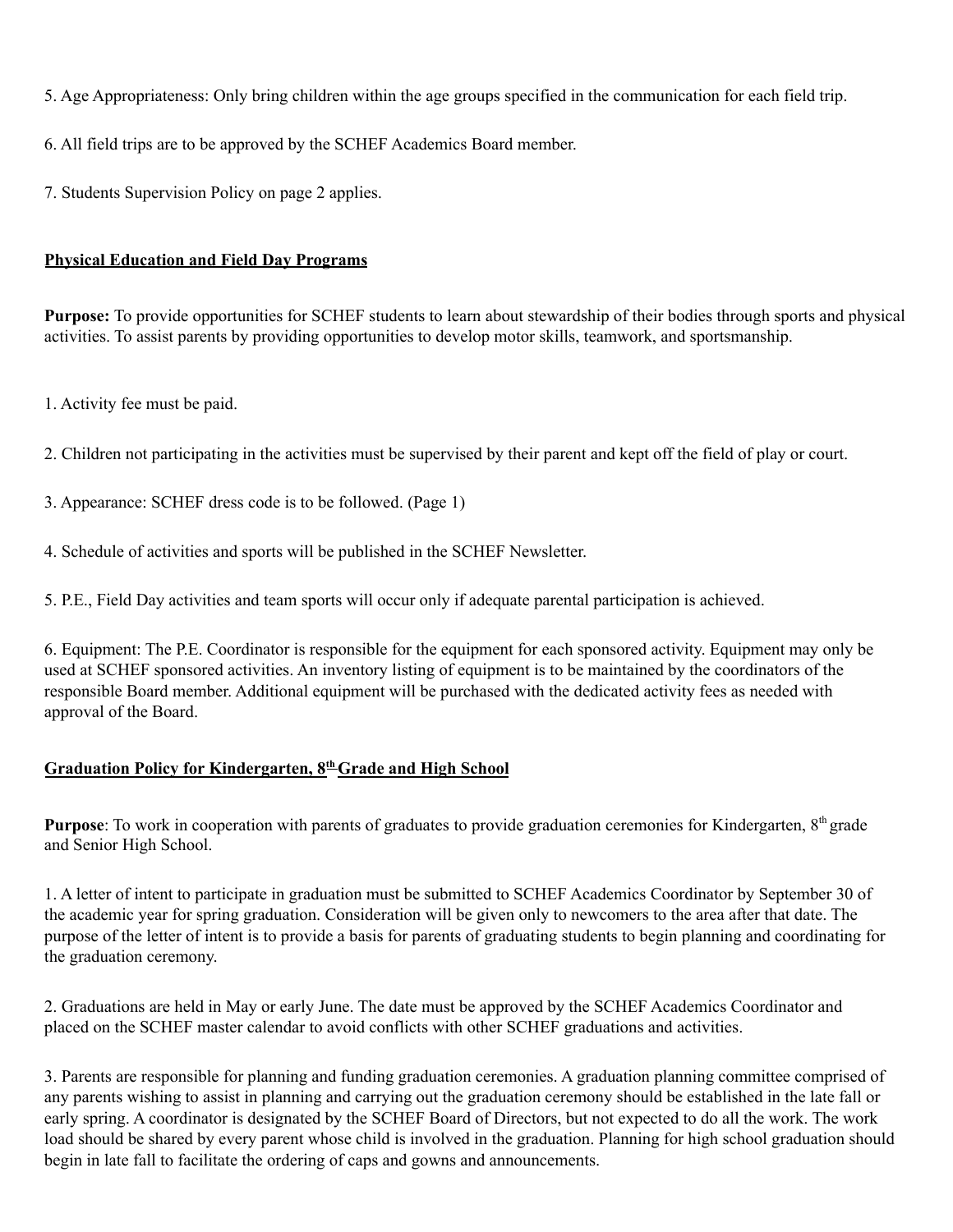4. The graduation planning committee is responsible for setting a date and time for the commencement and securing a facility.

5. All families should share equally in the cost of the graduation ceremony. The graduation planning committee is responsible for securing funds from participating families to cover any expenses incurred for the graduation ceremony. These funds should be deposited with the SCHEF treasurer and withdrawn as needed. (See SCHEF Activity Payment Policy)

6. The graduation planning committee is responsible for setting the dress code for the graduates in adherence to the SCHEF Dress Code Policy as stated in the SCHEF handbook.

7. SCHEF will publicize graduations in the newsletter. The graduation planning committee is responsible for any programs or invitations, but may use the SCHEF name and logo.

8. Acceptance of the letter of intent by SCHEF does not constitute validation or endorsement that the student has met the requirements for graduation. Parents are responsible for ensuring that their students have met the state's requirements prior to graduation.

# **SCHEF Newsletter Policy**

**Purpose:** The following policy is established for submitting, editing and publishing of the SCHEF newsletter, SCHEF **News**.

1. All articles/items should be submitted, *written in an article format, with a title.* Please include any information that would have to be researched and verified such as, correct phone numbers, addresses (email, street and/or mailing) and cost, ages, times, etc. Remember to answer the basic questions of journalism - who, what, where, when, why and how.

2. Any member of SCHEF may submit an article/item for the newsletter. Submission should be made *first* to the Board member who guides that particular activity/event or to their designee, keeping in mind the deadline to the Secretary.

3. All articles/items will be approved by a SCHEF Board Member or their designee, prior to inclusion in the newsletter. 4. The deadline for *submissions to the Secretary* will be the 2nd (second) Thursday of the month. Exceptions are at the discretion of the Board Secretary or their designee.

5. Every effort should be made to publish SCHEF News within the last 10 days of the month.

6. Editing of the articles/items will include grammar, punctuation and necessary re- phrasing to fit the space/format of the newsletter. If major changes are necessary, Secretary will contact the member or Board Member submitting the article for approval.

7. SCHEF members may submit ads for their personal businesses. Inclusion will be based on available space at the discretion of the Board Secretary.

8. General Interest Articles (events/activities which are not SCHEF sponsored) may be submitted. Inclusion will be based on available space at the discretion of the Board Secretary.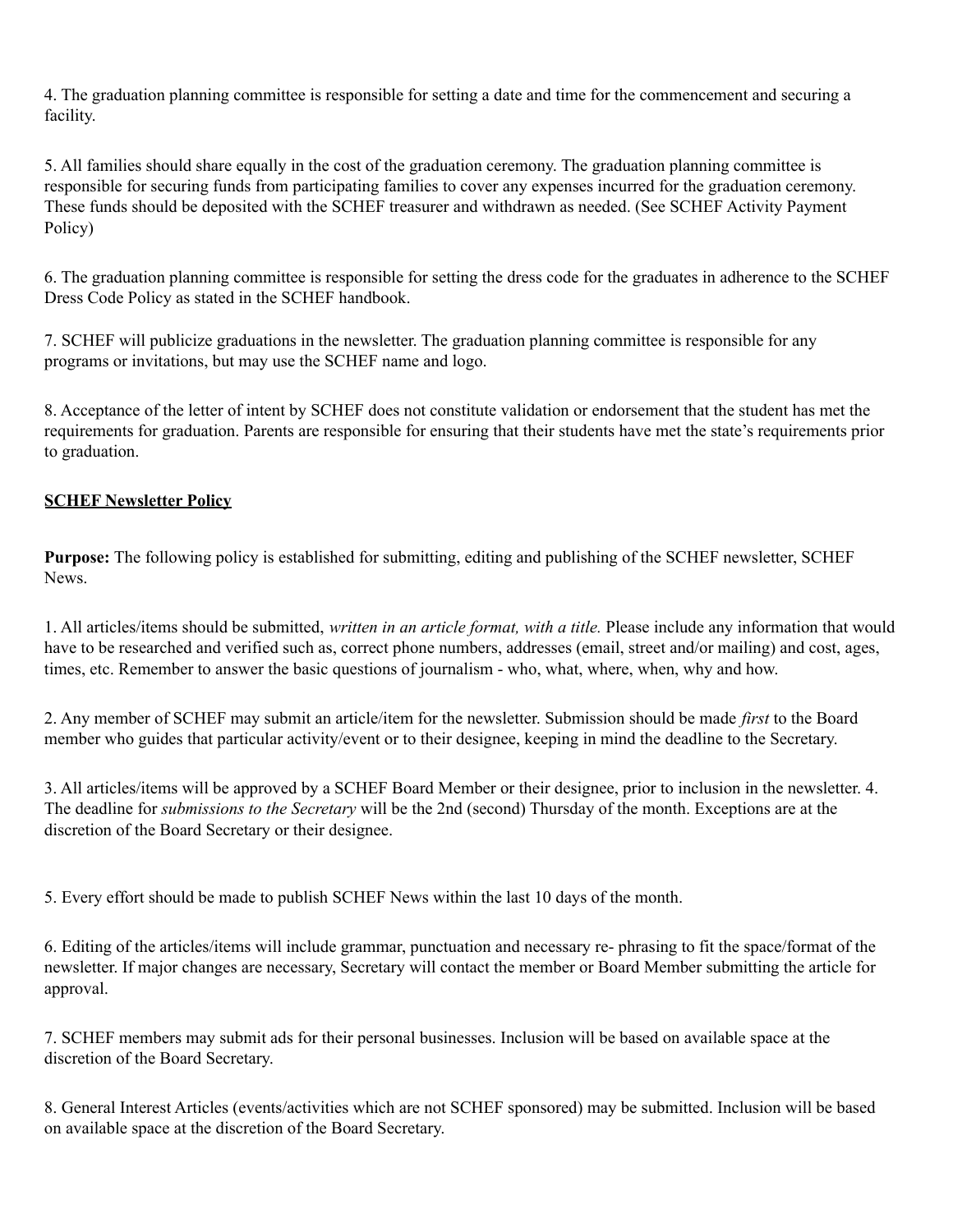#### **Guidelines For SCHEF Web Site**

SCHEF maintains a web site (www.slidellchristianhomeschool.org) for the purpose of communicating, not only to SCHEF members, but also to the public at large. The web site is primarily intended to be a resource for SCHEF members to stay abreast of past, current and planned SCHEF activities and events, as well as a resource for information we may need while on our home schooling adventure. The web site is also a source of information for potential home schooling families, for anyone to get information about home schooling in the Slidell area, or for home schooling in general. The SCHEF web site is under the functional responsibility of the Secretary.

Any requests for new web pages or additions to the web site should be submitted to the Secretary. The Secretary will maintain a page of web links to other web sites that may be of interest to member families or home schooling in general. Recommendations for links to be included may be made to the Secretary and must be approved by the Board.

#### **Membership Scholarship Policy**

**Purpose:** The purpose of this policy is to establish guidelines and procedures for awarding membership scholarships within SCHEF.

**Policy:** In accordance with our mission and purpose, SCHEF does not want to exclude potential member families due to financial hardship or similar circumstances that may influence their ability to participate in, contribute to and be ministered to by SCHEF, both as an organization and as individual members. Therefore, SCHEF will make available, on a case-by-case basis, scholarships for general membership and inclusion in various SCHEF-sponsored activities.

- The SCHEF Board must approve all scholarships.
- Scholarships will be limited to waiving certain participation fees, such as Annual Membership, Co-Op Registration fees and Physical Education Fees, but shall not include admission or reimbursement fees paid to entities outside of SCHEF, such field trips.
- Specific amounts and types of scholarships awarded will be determined at the time of consideration.

#### **Procedures:**

1. A request for consideration must be submitted to a SCHEF Board Member.

Any active SCHEF member may submit a family for scholarship consideration. The request should be in writing and include the circumstances surrounding the need, and may include a recommendation for the type and amount of the scholarship, i.e., membership dues, co-op registration fees, etc. Requests may also be submitted via e-mail. 2. The Board will review all requests for consideration, using the guidelines listed below. Reviews will be finalized during a regular board meeting; however, preliminary discussions and determinations may be accomplished through e- mail. 3. The Board will document the results of the scholarship review in the minutes of board meeting. Due to the potentially sensitive and personal nature of the circumstances and the scholarship in general, details of the discussion will not be included. The minutes should document the family name and the type and amount of the scholarship, as applicable. 4. The board will contact the family concerned, if a scholarship is awarded. This may be accomplished either by the sponsoring board member or the President.

**Guidelines:** The SCHEF Board will prayerfully consider, at a minimum, the following items in determination of a scholarship award.

- 1. Need and Circumstances.
- 2. Past activity and contribution to SCHEF and member families.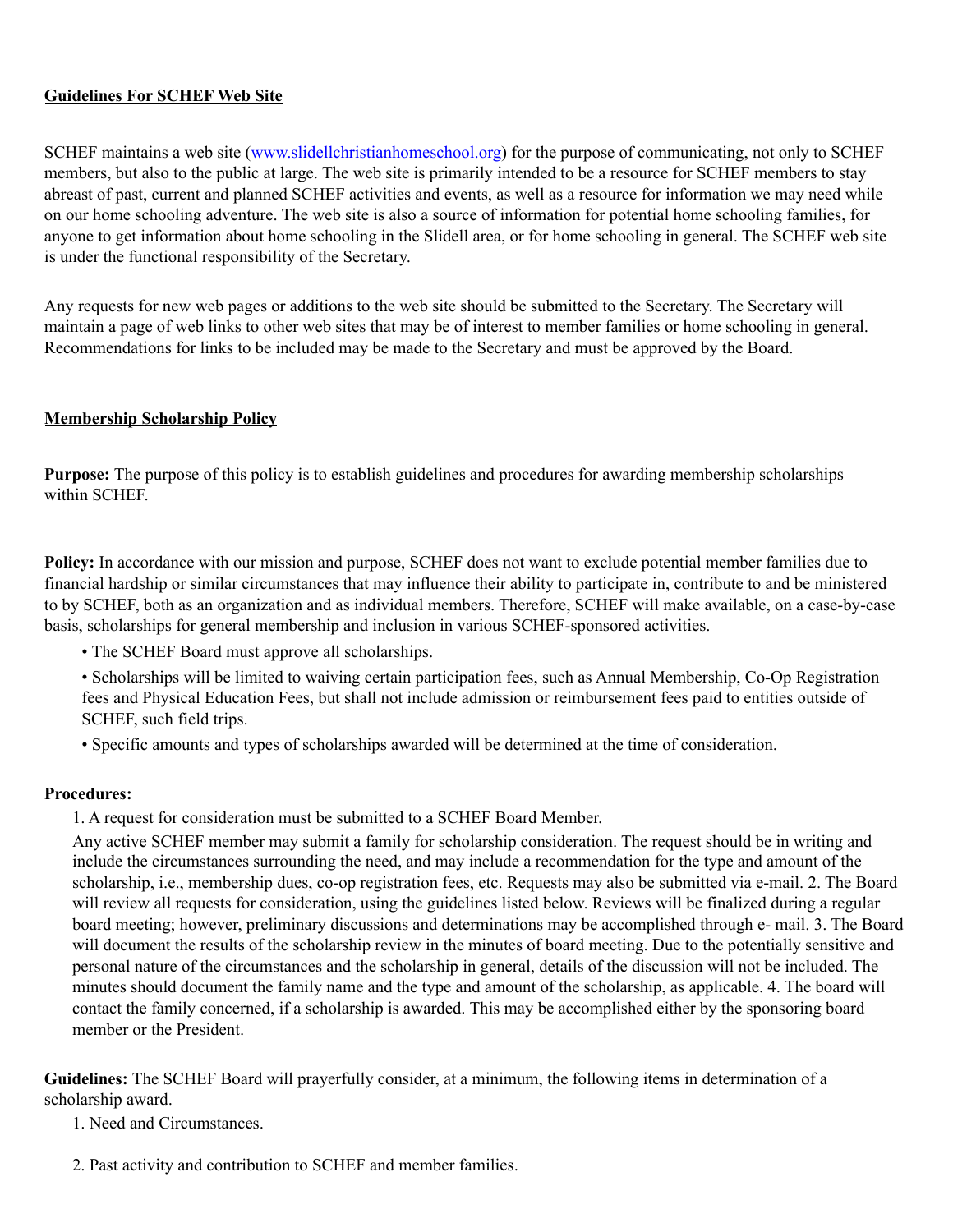3. Financial impact to SCHEF of awarding the scholarship.

#### **SCHEF Funds Disbursement Policy**

**Purpose:** To provide guidance and control over the disbursement of funds from SCHEF accounts.

1. All SCHEF operating funds shall be disbursed by the Treasurer or authorized alternate board member. Only board members and/or spouses as designated by the Board and authorized on the signature card on file with the bank will sign checks.

2. All SCHEF expenditures will be authorized by the Board member(s) responsible for oversight in the area of expense. The appropriate Board member will normally approve expenditures and commitment of SCHEF funds in advance.

#### 3. Payments for authorized expenditures.

**a**. Payments will normally be made directly to the individual or business that is providing the goods or services to SCHEF. When direct payment is not feasible, members may be authorized by the responsible Board member or activity coordinator to pay for the goods and/or services and be reimbursed by SCHEF.

**b**. When possible, activity coordinators will present price quotes to the Treasurer, who will provide a check for the requested amount, made out to the business or individual.

**c**. If price quotes are not available, the activity coordinator will request that SCHEF be invoiced or billed for the goods/services, in which case, the Treasurer will prepare a check for the invoiced amount.

**d.** If the business/individual is not able or willing to invoice SCHEF, and the activity coordinator is willing, they may pay for the goods/services and seek reimbursement from SCHEF. The activity coordinator is responsible for ensuring that the responsible Board member has authorized the expense prior to using his/her own funds for payments. Merely paying for goods/services in the name of SCHEF will not be grounds for authorizing reimbursement after the fact.

**e**. Due to possible delays in obtaining reimbursements, members should not pay for goods or services without having adequate funds available to cover the expenses. We do not desire that members should expose themselves to financial hardship or negatively impact the member's or SCHEF's witness in the interest of SCHEF activities.

#### 4. Procedures for reimbursement.

**a**. When an activity coordinator has used their own funds to pay for authorized expenses in SCHEF's name, they will be reimbursed by SCHEF. Reimbursement will normally be from the Treasurer.

**b**. The activity coordinator will provide the Treasurer with a detailed receipt of the expense, showing the date paid, goods or services received and the purpose of the expense. If the expense has not been approved in advance by the responsible Board member and coordinated with the Treasurer, the responsible Board member must sign the receipt, indicating approval.

**c.** Receipts should be presented to the Treasurer within two weeks of the expense and/or activity, unless previously coordinated with the Treasurer. This is to ensure timely reimbursements to SCHEF members and updating of SCHEF financial records.

#### **SCHEF FUNDRAISING**